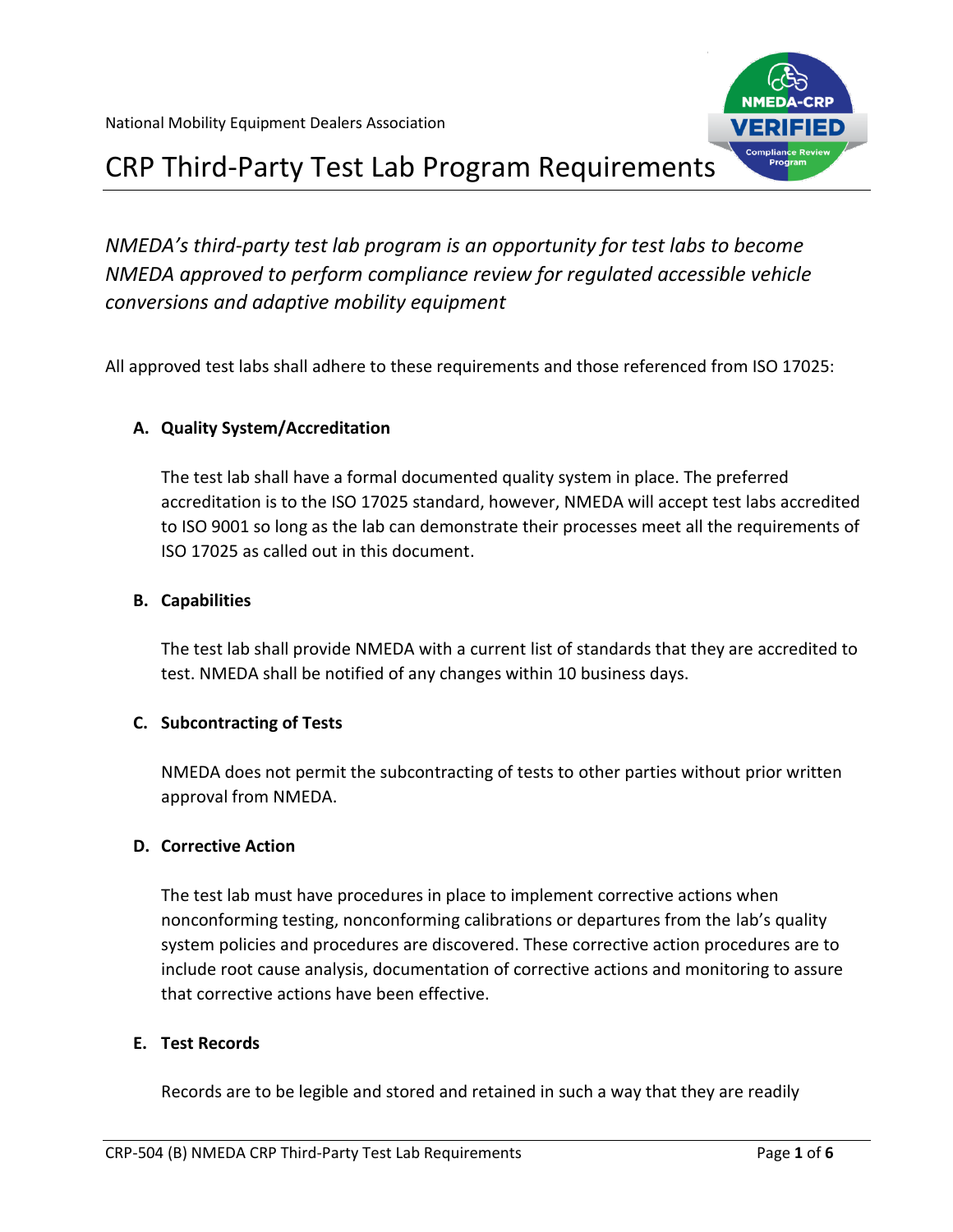

retrievable. Storage must be in facilities that provide a suitable environment to prevent damage, deterioration or loss. Retained records are to include quality and calibration records and test data. If an error is made in recording data, it is to be lined-out and the correct information recorded, the change initialed and a reason provided for the change. Erasures, correction tape or correction liquid are not acceptable.

### **F. Environmental Conditions**

Test areas must have proper energy resources, lighting, temperature control, humidity control and other environmental conditions required to conduct tests.

#### **G. Test Vehicle Criteria**

The test lab shall verify that vehicles provided to the lab for NMEDA CRP compliance testing meet the following criteria:

All test vehicles should be in new OEM condition. If a used vehicle is proposed, the used vehicle must be:

- Less than 2 years old
- Less than 40,000 miles
- Current OEM platform design
- No accident records (Carfax)

If any of the provided test vehicles do not meet this criterion, contact NMEDA CRP for disposition.

#### **H. Test and Measurement Equipment**

The test lab shall be furnished with test equipment sufficient to correctly perform tests in accordance with the applicable test plan or procedure. The equipment is to be at least as accurate as specified or implied in the test plan or test standard. All equipment shall be in good working order and calibrated appropriately. Each instrument shall bear a calibration sticker with both the latest calibration date and the calibration due date.

#### **I. Calibration Traceability**

Measurement equipment must be calibrated to a nationally or internationally recognized standard. When traceability is not possible, other procedures must be used to assure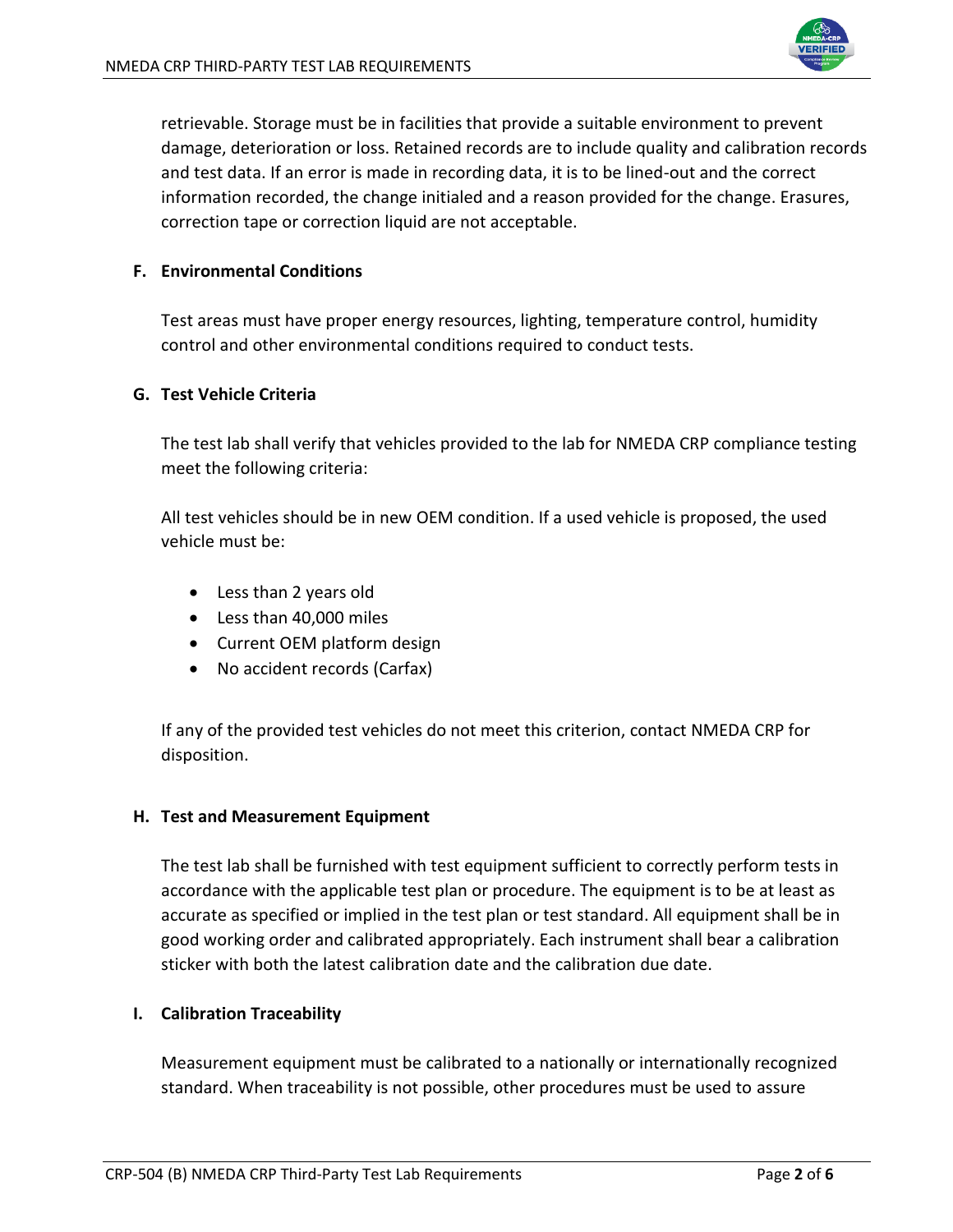

traceability in accordance with ISO 17025. The calibration frequency shall be determined to assure required accuracy between calibrations. Generally, equipment shall be calibrated at least annually. Any limitations of usage should be clearly indicated.

Note: Test equipment calibration must be conducted by an accredited calibration laboratory.

### **J. Test Plan**

All tests conducted under the NMEDA CRP Third-Party Test Program are to include a test plan that is approved in advance by NMEDA.

As a minimum, the manufacturer/alterer test plans are to include the following items:

- J1. Name of test lab and NMEDA lab accreditation number.
- J2. F/CMVSS number(s) and section(s) to be tested.
- J3. Test vehicle and/or component description, e.g., year, make, model, conversion model, mileage, vehicle weight, vehicle condition (e.g. new, non-accident), BIW, engine, VIN, part number, etc.
- J4. For vehicle tests, a statement that the test vehicle(s) are suitable for testing.
- J5. Conversion and/or component description, e.g., seat configuration, seat description, anchorage locations, dropped floor type, dimensions, material, fuel tank, wheel. chair locations, etc.
- J6. Person in the company responsible for compliance.

NOTE: It may be in the interest to the manufacturer to submit the test plan to NMEDA before the test vehicle is purchased.

### **K. Test Report – Lab Internal**

The internal test report is the complete report with all raw data and data entries, identified photographs, videos, observations, graphs, charts, test vehicle description, and any other information that may or may not be proprietary to the test lab or its customer. This report will only be shared with NMEDA or its legal entity if required by law.

### **L. Test Report – NMEDA**

The NMEDA test report is primarily a summary of test results along with some CRP specific elements that validate the testing was performed in compliance with NMEDA CRP requirements. This report is used by NMEDA members as objective evidence for regulatory compliance to applicable federal regulations and any other applicable standards.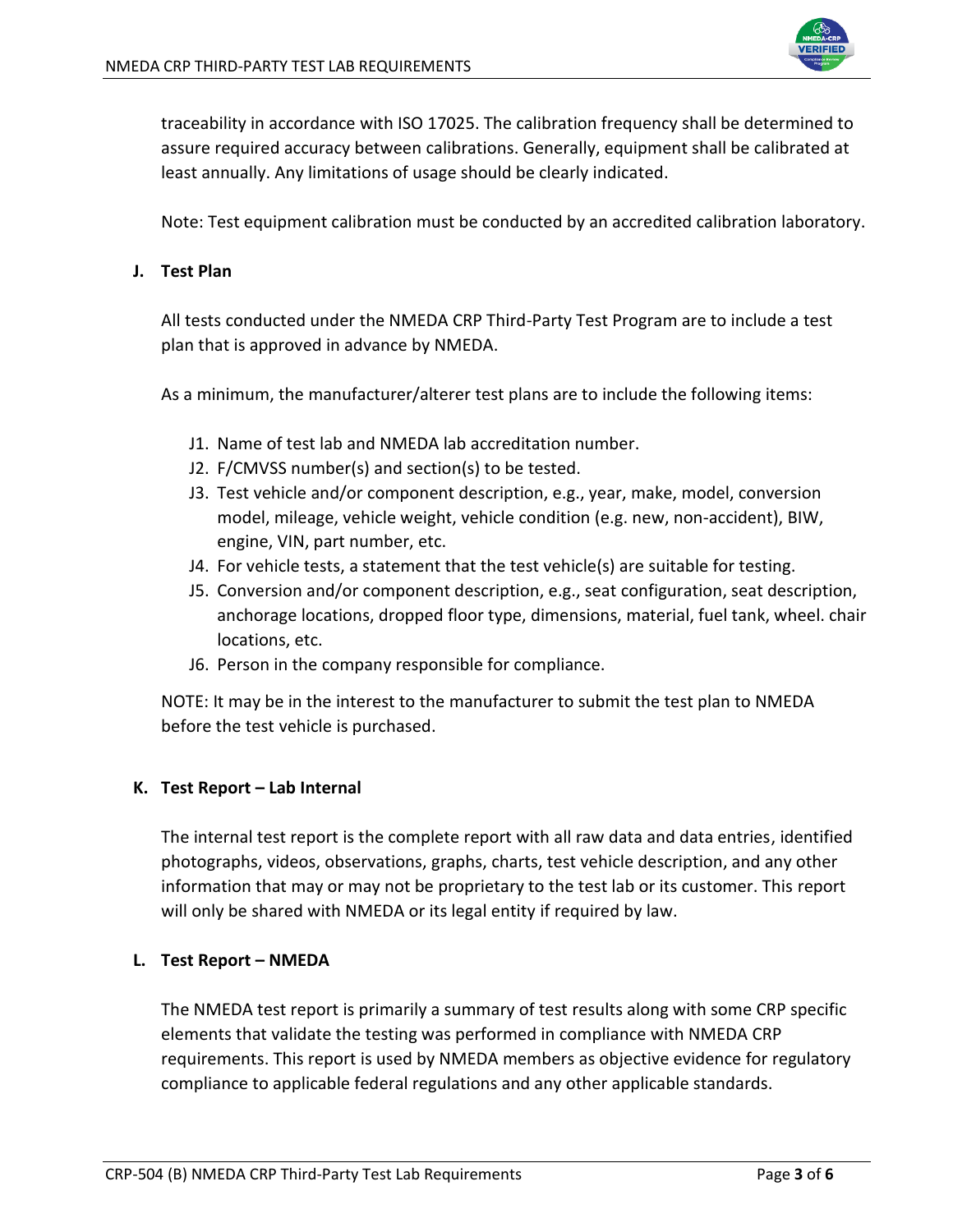

In addition to the requirements called out in ISO 17025 section 7.8.1.2, the NMEDA test report shall include a cover page and results page with the following:

## Cover page:

- L1. Lab letterhead
- L2. F/CMVSS number(s) and applicable section(s)\*
- L3. Vehicle year, make, model, conversion model
- L4. Lab test number and date of test
- L5. Name of company prepared for
- L6. Name of company (lab) prepared by
- \* Some sections may not be affected by the conversion. Contact NMEDA for applicable F/CMVSS and section(s).

#### Results page:

- a. Test vehicle (VIN) and/or component description, e.g., mileage, vehicle test weight, BIW, engine, VIN, etc.
- b. Conversion description, e.g., seat configuration, seat description, anchorage locations, dropped floor type, dimensions, material, fuel tank, wheel chair locations, etc.
- c. Test result summary, e.g., speeds, forces, burn rates, fuel leakage, special thresholds (e.g., PTSB adjustments), etc.
- d. Statement that test method/procedure was followed and that product was tested for certification objective, i.e. slightly above requirements
- e. Signatures, disclaimers, waivers, contacts, etc.

### **M. Change Notification**

It is the test lab's responsibility to notify NMEDA of any changes in equipment, personnel, location, or documented procedures relevant to program testing. Based on the changes, NMEDA may decide to reassess the facility to reevaluate conformance with the program.

### **N. Application**

Test Labs interested in participating in NMEDA's Third-Party Test Data Program can contact the NMEDA office at (813) 264-2697.

### **O. Approved Test Labs**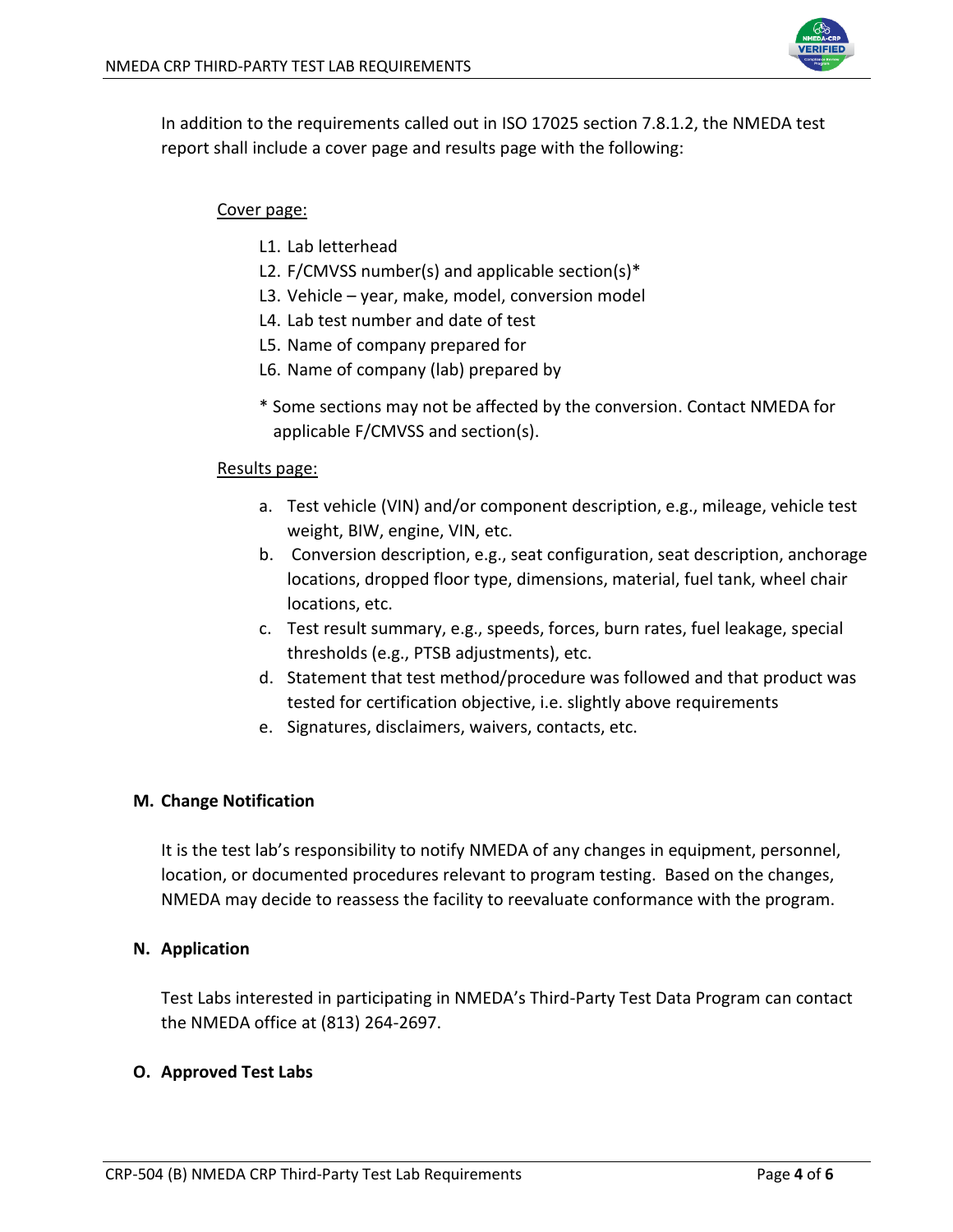

Test labs that have been approved to perform testing under the NMEDA CRP Third-Party Test program are posted on the NMEDA website.

## **P. Definitions and Acronyms**

**Alterer** – A company that makes alterations to certified vehicles.

- **BIW**  Body in White (OEM stripped down body that can be used for test purposes).
- **CRP** Compliance Review Program that is administered by NMEDA.

**F/CMVSS** – Federal (/Canada) Motor Vehicle Safety Standards**.**

- **ISO 17025**  General requirements for the competence of testing and calibration laboratories
- **ISO 9001**  Quality management system requirements
- **NMEDA** National Mobility Equipment Dealers Association.